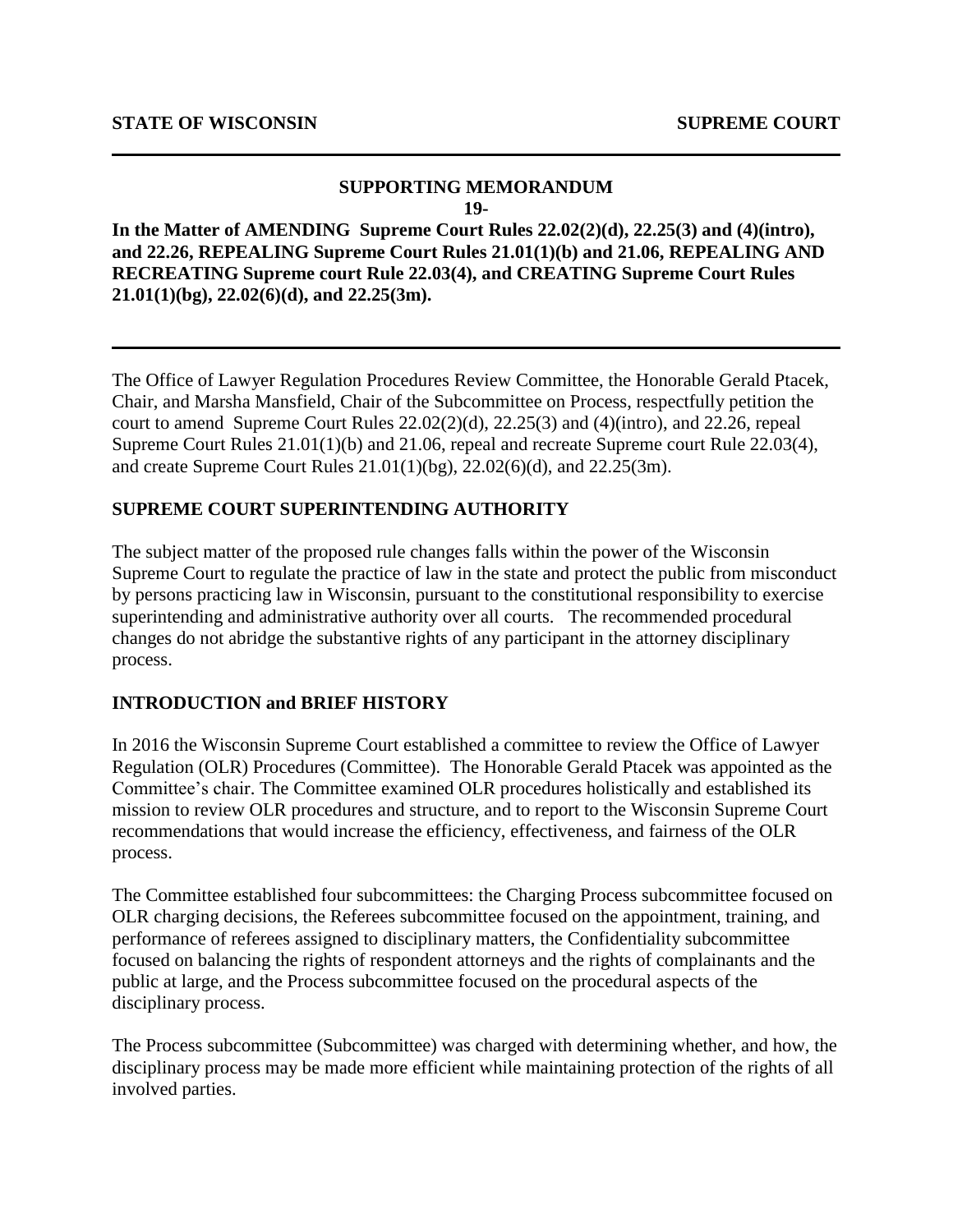### **DISCUSSION**

The Subcommittee undertook a wide-ranging view of the disciplinary process. It re-examined the roles of District Committees and of the Preliminary Review Committee (PRC), whether a complaint against an attorney should await resolution until an associated civil or criminal case is resolved, whether there should there be established timelines for preparing, circulating, and releasing decisions in discipline cases, and the potential advantages of filing concurrently all complaints against an attorney of which the OLR is aware.

The Subcommittee's Petition would put into effect a streamlined disciplinary process that maximizes the effectiveness of OLR investigators and of the Director and that promotes accountability throughout the disciplinary process.

## **DISCUSSION OF EACH PROPOSED RULE CHANGE IN PROCESS PETITION 1**

### **Petition Sections 1.and 3.**

**Section 1. SCR 21.01(1)(b) is repealed.**

### **Section 3. SCR 21.06 is repealed.**

**Discussion.** Current Rule states that the lawyer regulation system consists of OLR, District Committees, the Preliminary Review Committee, referees, the board of administrative oversight, and the Supreme Court. Under current Rule, the Court appoints, in each state bar district, a district committee composed of lawyers and non-lawyers, who meet as their duties require and who operate under the supervision of the Director. Under current Rule, duties of the district committees include educating the public about the high standards of professional conduct to which attorneys are held in Wisconsin, referring to the Director any possible misconduct or medical incapacity of an attorney that comes to its attention, assisting in investigations of misconduct or medical incapacity, assisting in monitoring compliance with alternatives to discipline or with conditions imposed on an attorney's practice of law, and resolving a dispute between an attorney and a client or other attorney if the dispute does not involve misconduct or medical incapacity and the complaining person agrees to the procedure.

The Petition proposes that the Court eliminate District Committees. This proposal reflects the Subcommittee's determination that the work performed by District Committees may be redundant and the Director has available resources that fulfill the role historically assumed by the District Committee. Additionally, the Subcommittee believes that elimination of District Committees will reduce the number of cases that are referred to special preliminary review panels (the Petition also proposes changes to current Rules relating to special preliminary review panels; see Sections 7 to 9 of the Petition).

The Subcommittee heard from stakeholders that the District Committees are valued but not called upon often enough to justify their continuation. The Subcommittee believes that the role of the District Committees is filled in large part by OLR and the Director and that parties to the disciplinary process will not be affected if the District Committees are eliminated.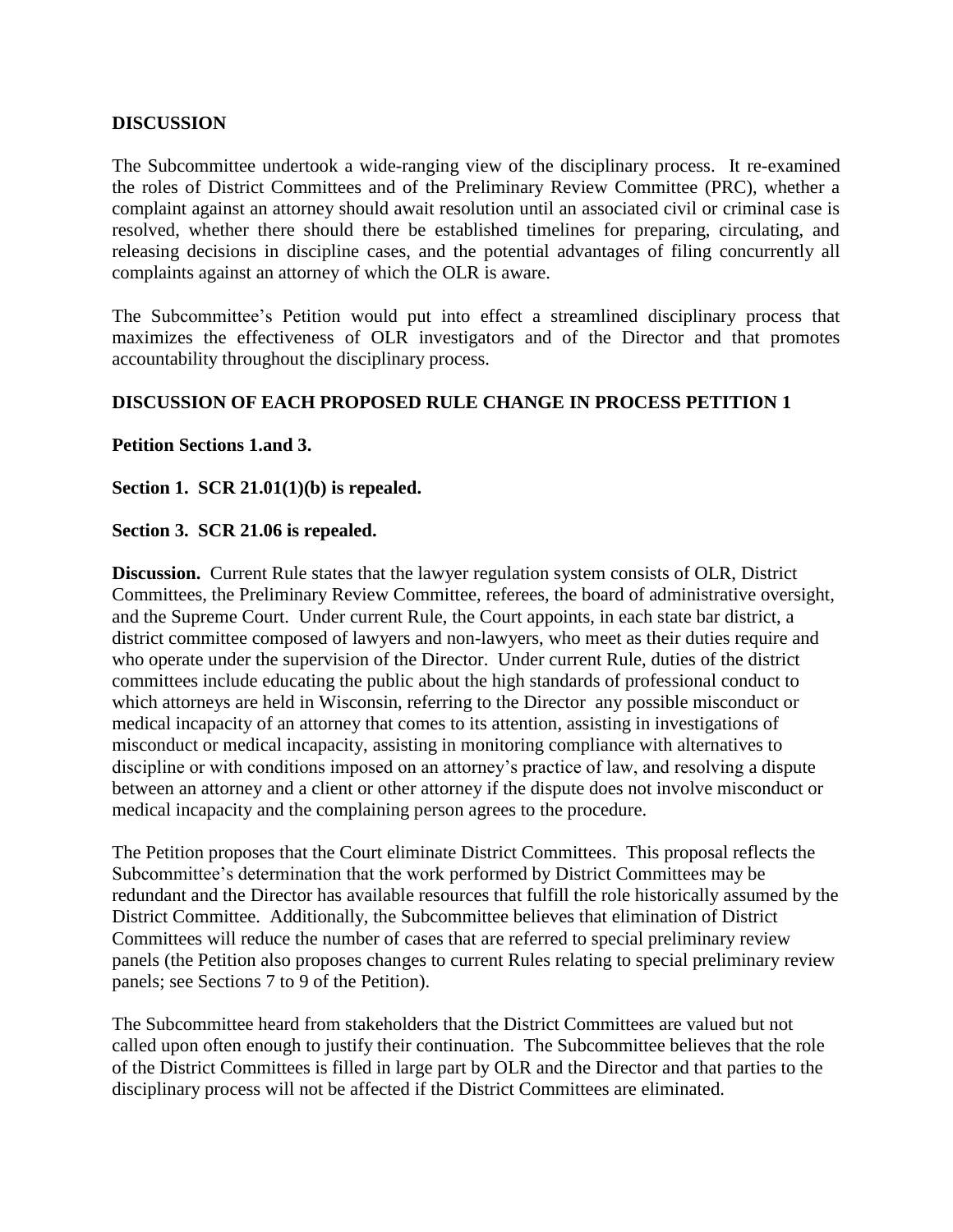### **Petition Sections 4. and 5.**

### **Section 4. SCR 22.02(2)(d) is amended to read:**

**22.02(2)(d)** Refer the matter to the director with a recommendation that the matter be investigated by staff or, diverted, or resolved by a consensual reprimand.

### **Section 5. SCR 22.02(6)(d) is created to read:**

**22.02(6)(d)** Resolve the matter with a consensual reprimand as provided by SCR 22.09.

**Discussion.** Under current Rule, when OLR receives a grievance alleging attorney misconduct or medical incapacity, OLR staff conducts a preliminary evaluation of the grievance. At this stage of the proceeding, the intake stage, OLR staff may forward the matter to another agency, attempt to reconcile the matter between the grievant and the attorney if it is a minor dispute, close the matter if it does not present sufficient information of cause to proceed, or refer the matter to the Director with a recommendation that the matter be investigated or diverted to an alternatives to discipline program.

Upon receiving a referral from OLR staff, the Director may close the matter for lack of an allegation of possible misconduct or medical incapacity or lack of sufficient information of cause to proceed, divert the matter to an alternatives to discipline program, or commence an investigation when there is sufficient information to support a possible finding of cause to proceed. Under current Rule, the Director may obtain the respondent attorney's consent to the imposition of a public or private reprimand after the Director completes his or her investigation.

Under the proposed Rule, OLR staff may recommend, after a preliminary evaluation of a grievance, that the Director resolve the matter by consensual reprimand and the Director may take such action where appropriate.

This proposal reflects the Subcommittee's appreciation for the expertise of OLR staff and the Director to determine where a consensual reprimand may be appropriate. The proposal would offer an efficient means of disposition in appropriate cases, as the matter could be resolved at the intake stage, and would not affect the rights of any participant in the OLR process.

## **Petition Section 6. SCR 22.03(4) is repealed and recreated to read:**

**22.03(4)(a)** If respondent fails fully and fairly to disclose all facts and circumstances pertaining to the alleged misconduct within the deadline established pursuant to par. (2), including any extension granted by the director or special investigator, or fails to cooperate in other respects with an investigation, the director or special investigator shall notify respondent by personal service that respondent's license to practice law will be automatically suspended unless, within 20 days after receiving such personal service, respondent:

**1.** Fully and fairly discloses all facts and circumstances pertaining to the alleged misconduct or otherwise cooperates with the investigation, to the reasonable satisfaction of the director or special investigator; or,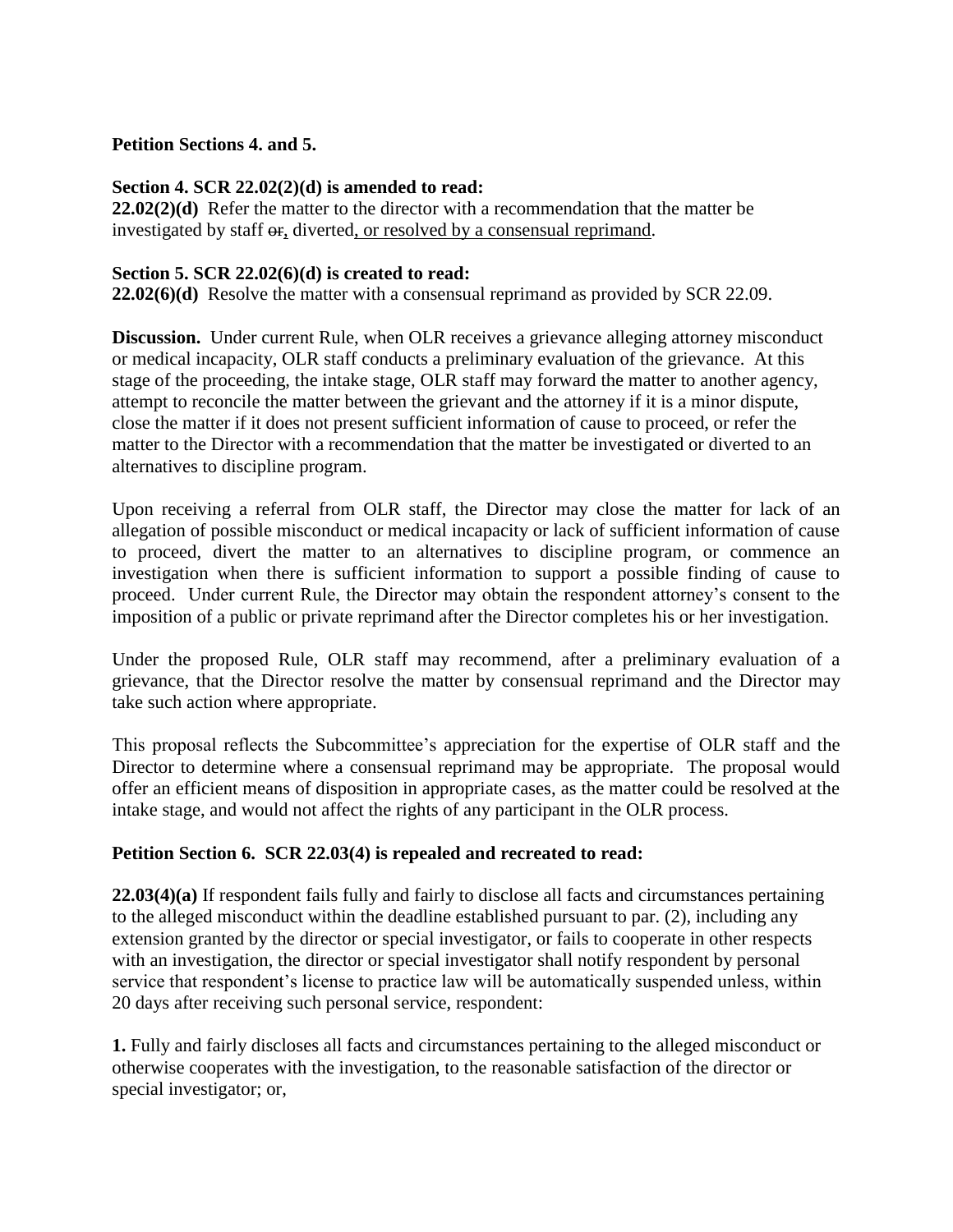**2.** Submits evidence to the director or special investigator demonstrating, to the reasonable satisfaction of the director or special investigator, respondent's inability to disclose the facts and circumstances or otherwise cooperate with the investigation; or,

**3.** Files a motion with the supreme court showing cause why respondent's license to practice should not be suspended for willful failure to respond or cooperate with the investigation.

**(b) 1.** If respondent satisfies the condition of par. (a) 1., the director or special investigator shall proceed with the investigation.

**2.** If the respondent satisfies the condition of par. (a) 2., the director or special investigator may establish a new deadline for respondent to disclose fully and fairly all facts and circumstances or otherwise cooperate with the investigation. If respondent fails to disclose fully and fairly all facts and circumstances or otherwise cooperate with the investigation, to the reasonable satisfaction of the director or special investigator, before expiration of the deadline established pursuant to this par. 2, respondent's license to practice law is automatically suspended.

**3.** If respondent files a motion with the supreme court pursuant to par. (a) 3., the supreme court shall act upon respondent's motion, following its own procedures. All papers, files, transcripts, communications, and proceedings on the motion are confidential until the supreme court has acted upon the motion.

**(c) 1.** If the respondent fails to satisfy any of par. (a) 1, 2, or 3, or fails to meet a deadline established pursuant to par. (b ) 2., or if the supreme court rejects respondent's motion submitted pursuant to par. (b ) 3., respondent's license is suspended and the director shall promptly send notice of the suspension to the clerk of the supreme court, all supreme court justices, all courts of appeal and circuit courts, all circuit court commissioners, all circuit court clerks, all juvenile court clerks, all registers in probate, the executive director of the state bar of Wisconsin, the Wisconsin State Public Defenders' Office, and the clerks of the federal districts in Wisconsin.

2. SCR 22.26 (2) applies immediately upon suspension to a respondent whose license to practice law is suspended pursuant to this Rule. If respondents' suspension hereunder extends beyond 30 days, SCR 22.26 in its entirety applies to the respondent beginning on the 31st day.

**(d) 1**. Notwithstanding SCR 22.28, if, within 18 months of the date of suspension pursuant to SCR 22.03(4), a respondent whose license was suspended for failure to satisfy a condition of par. (a) 1. to 3., or failure to meet a deadline established pursuant to par. (b) 2., discloses fully and fairly all facts and circumstances pertaining to the alleged misconduct, or otherwise cooperates with the investigation, to the reasonable satisfaction of the director or special investigator, respondent's license to practice law shall be automatically reinstated. Upon reinstatement of a license pursuant to this subsection, the director or special investigator shall send notice of the reinstatement to each person identified in par. (c) 1.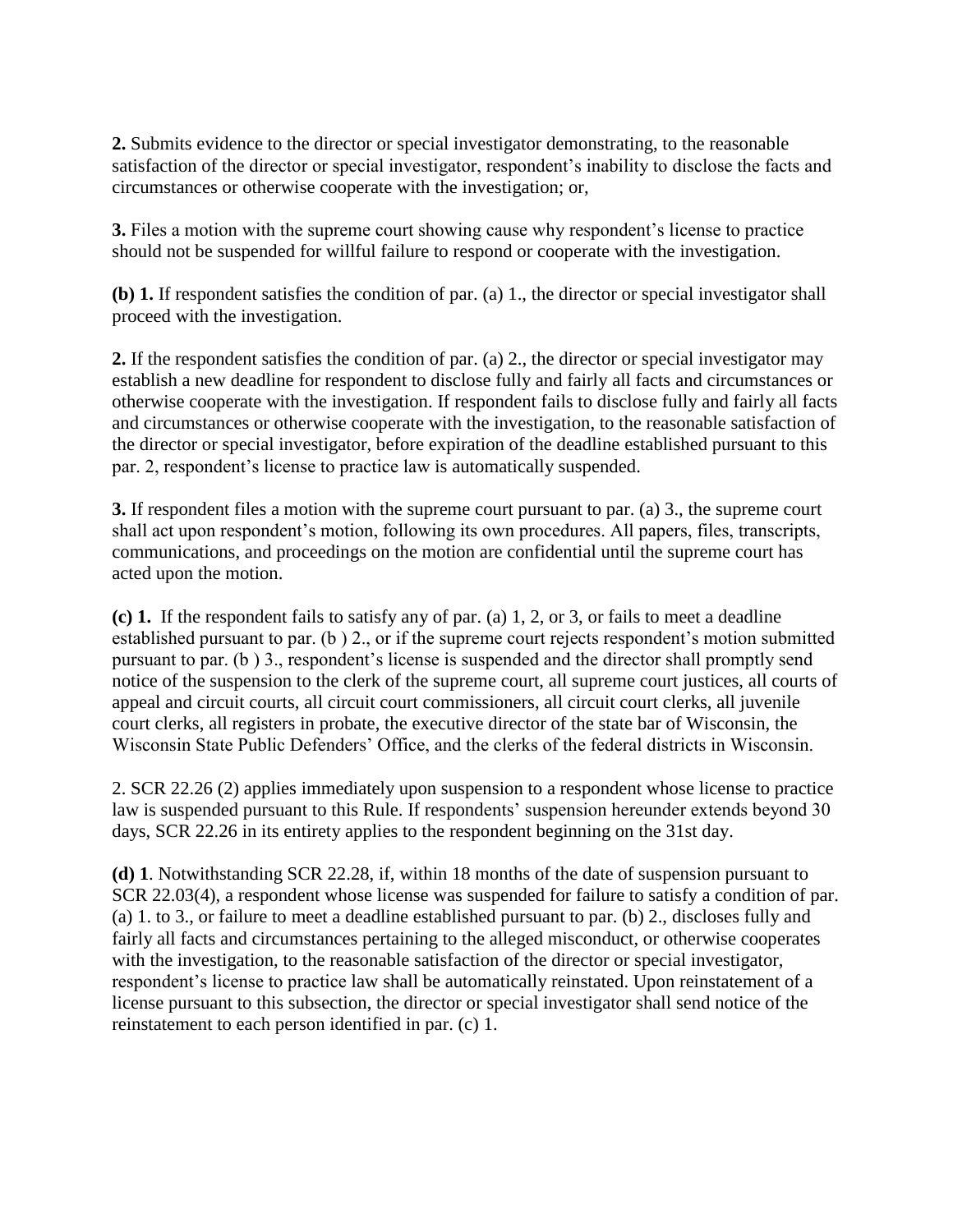**2.** Respondent, following suspension of respondent's license pursuant to paragraph (4) and whose license was not automatically reinstated pursuant to paragraph (e)(1) above, may apply for reinstatement pursuant to SCR 22.28(3).

**Discussion.** Under current Rule, if the Director commences an investigation of a grievance, he or she requests the respondent attorney to file, within 20 days, a written response to the alleged misconduct. If the respondent fails to respond to the request for a written response, the Director may file a confidential motion with the Court requesting that the Court order the respondent to show cause why his or her license to practice law should not be suspended for willful failure to respond or cooperate with the investigation. If the Court issues an order to show cause, all filings related to the motion are public.

If the Court suspends the respondent's license for willful failure to respond or cooperate with an investigation, the respondent may have his or her license reinstated upon a showing of cooperation with the investigation and compliance with the terms of suspension. Under current Rule, if a respondent files a motion for reinstatement, the Director files a response in support of or in opposition to the reinstatement within 20 days (or a period extended by the Court) after the filing of an attorney's request for reinstatement.

Under the Petition, a respondent's failure to respond or otherwise cooperate with an investigation will result in an automatic suspension of the respondent's license to practice law unless the respondent promptly cooperates with the investigation. The proposed Rule reflects the Subcommittee's recognition that the practice of law is a privilege the Court grants individuals upon their satisfaction of certain conditions. Among those conditions resides the responsibility freely and fully to cooperate in resolving questions of whether the respondent exercised that privilege consistently with all the attendant conditions.

The Subcommittee believes that the proposed changes will create greater incentive than current Rule for an otherwise reluctant respondent to cooperate in the resolution of such a question. The Subcommittee notes that under current Rule, an uncooperative respondent may deliberately delay an OLR investigation 140 or more days without sanction. The Subcommittee believes that such an extended delay contravenes the intent of the Rules and hinders the effective regulation of the profession.

The proposed reduction, from an interval of 140 or more days to 40, is intended to induce respondent's expeditious cooperation in an investigation arising from that practice, without depriving the respondent of the right to practice or compromise the respondent's right to due process.

Additionally, the Petition transfers the onus of dealing with a respondent's lack of cooperation. Currently, after multiple attempts at contacting an uncooperative respondent and ultimate notice by personal service, the investigator, Deputy Director of investigation, a litigator, Deputy Director of litigation and Director collaborate to file a motion requesting that the Court order respondent to show cause why respondent's license not be suspended. The proposed Rule requires only the investigator and Director (informing the appropriate Deputy Directors) to compel the respondent to (i) cooperate, (ii) demonstrate the impossibility of cooperating or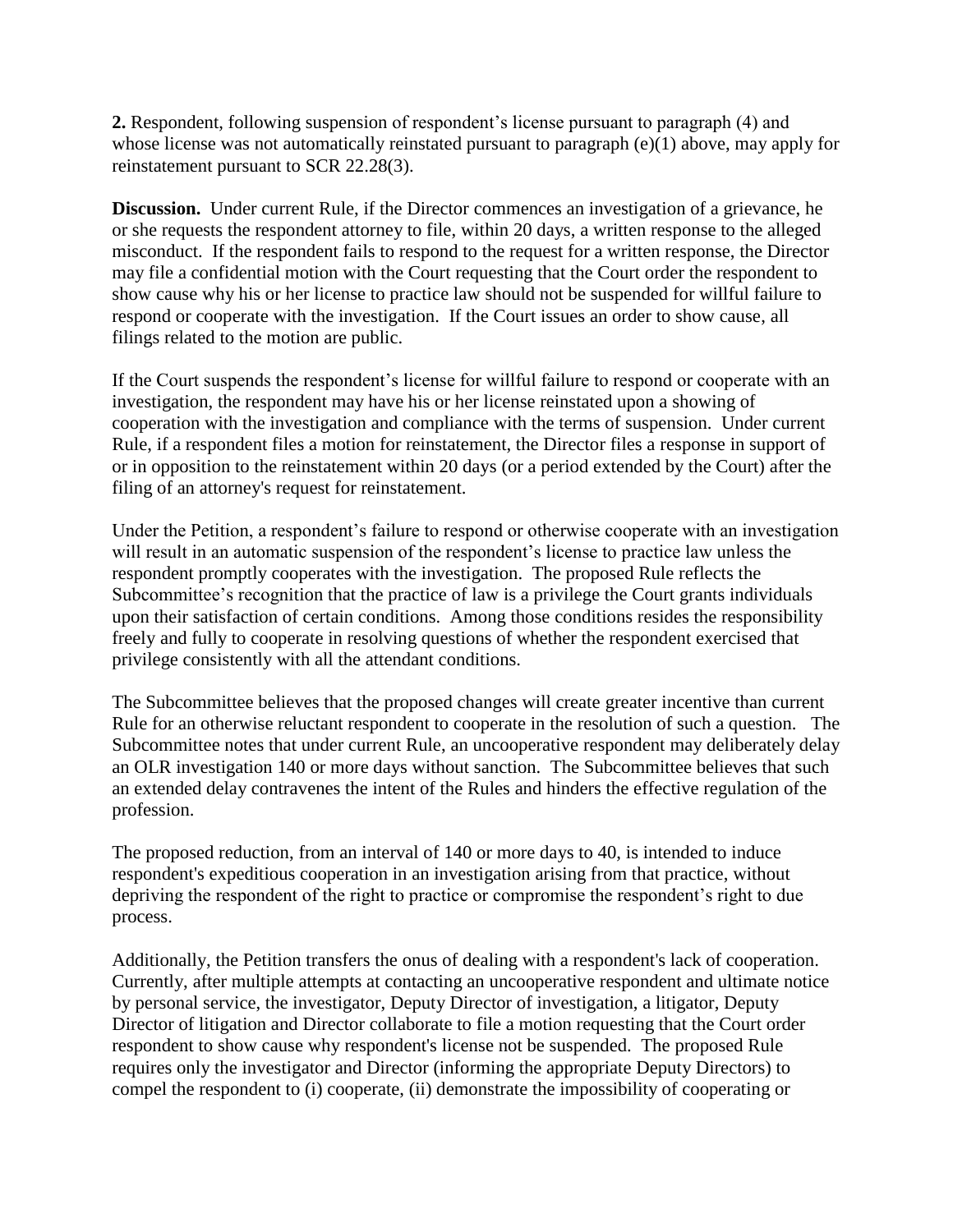(iii) show cause to the Court why respondent's license to practice not be suspended for lack of cooperation. The onus shifts from OLR to the respondent.

The Petition sets forth clearly the consequences of a respondent complying with each of the three options provided or not complying with any. Once suspension occurs, the proposed Rule permits the respondent automatically to lift the suspension by cooperating or demonstrating the impossibility of cooperating and defines the availability of appealing to the Court for relief. (Throughout the proposed process, the Court remains the venue of last resort.)

Under the Petition, the procedure following automatic suspension for failure to cooperate parallels the procedure defined in SCR 31.10 for failure to meet continuing legal education requirements (administrative suspension). Under the proposed Rule, suspension of a license to practice, or the reversal of a suspension, does not address the substance of any allegation of misconduct against a respondent.

The Subcommittee submits that its proposed Rule respects the respondent's right to due process by not only allowing, but seeking, a respondent's reply to an allegation of misconduct (or an explanation of the respondent's inability to reply) (1) during the intake phase of a grievance, (2) during the 20 days immediately following commencement of a formal investigation, (3) during any extension thereof offered by OLR, (4) during the 20 days following service of notice regarding a potential license suspension, (5) during any proceeding subsequent to respondent's motion to forestall suspension and (6) during any proceeding subsequent to respondent's appeal of suspension.

The proposed Rule also delays by 30 days application of SCR 22.26 (governing activities following suspension of revocation) to a respondent suspended for failure to cooperate. This proposal, in effect, allows the respondent an additional month to answer or cooperate before suffering the public consequences of suspension.

The Subcommittee believes the proposed Rule enforces responsibilities individuals assume when exercising the privilege to practice law and does so in a manner fulling respecting those individuals' rights.

# **Petition Sections 7., 8., 2., and 9**

## **Section 2. SCR 21.01 (1)(bg) is created to read:**

**22.01(1)(bg)** Special investigators and the special preliminary review panel, provided in SCR 22.25.

## **Section 7. SCR 22.25(3) is amended to read:**

**22.25(3)** If the special investigator determines that there is not sufficient information to support a possible finding of cause to proceed an allegation of possible misconduct, the special investigator may close the matter. The special investigator shall notify the grievant in writing that the grievant may obtain review by the special preliminary review panel of the closure by submitting a written request to the special investigator. The request for review must be received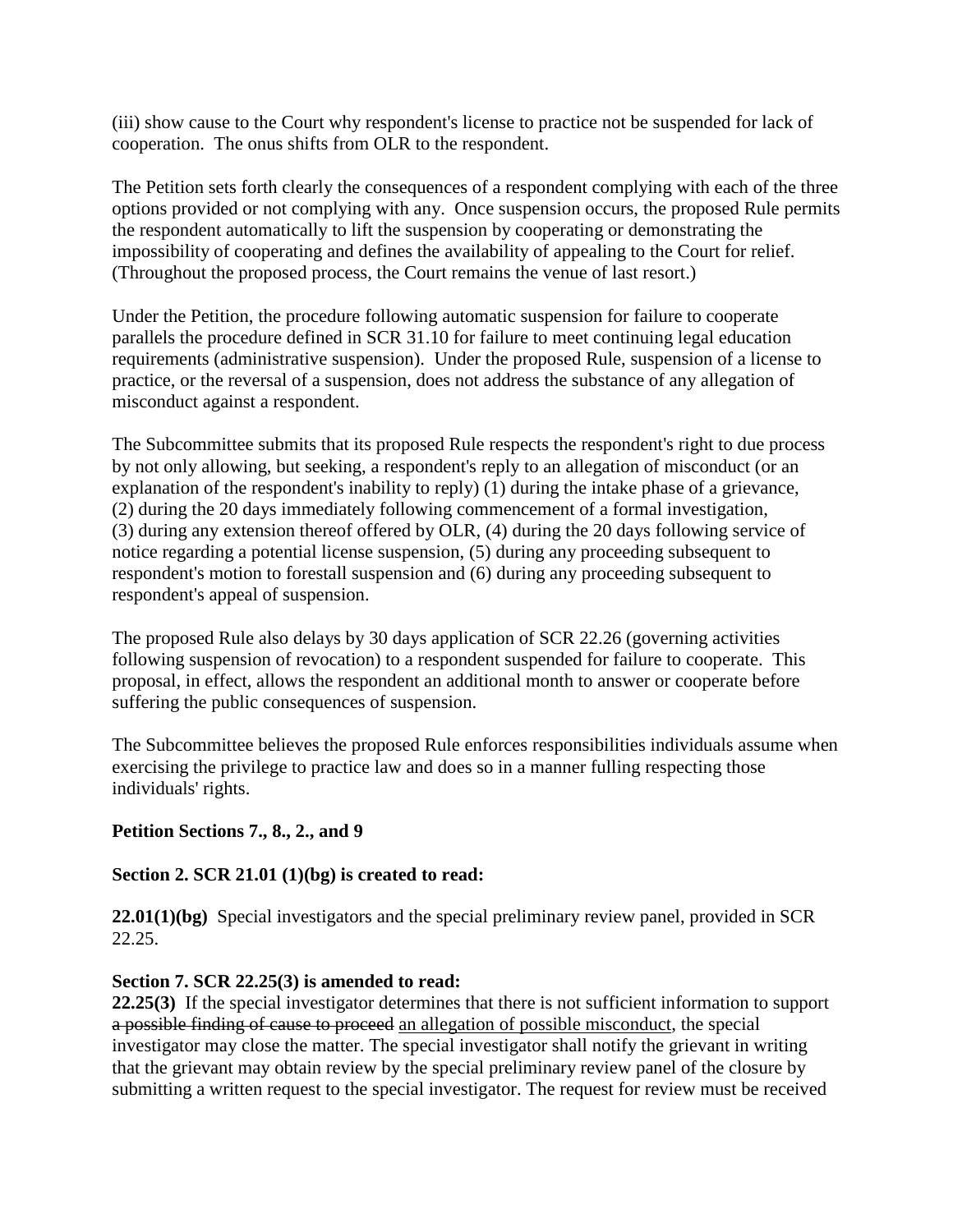by the special investigator within 30 days after the date of the letter notifying the grievant of the 181 closure. The special investigator shall send the request for review to the special preliminary review panel consisting of 4 lawyers and 3 public members appointed by the supreme court and having a quorum of 4 members. Members of the special preliminary review panel serve staggered 3-year terms, as described in sub. (3m). A member may serve not more than 2 consecutive 3-year terms. Upon a timely request by the grievant for additional time, the special investigator shall report the request to the chairperson of the special preliminary review panel, who may extend the time for submission of additional information relating to the request for review. If the panel affirms the investigator's determination, the special preliminary review panel shall inform the grievant. The panel's decision affirming closure of the matter is final. If the panel does not concur in the investigator's determination, it shall direct the investigator to initiate an investigation of the matter.

### **Section 8. SCR 22.25(3m) is created to read:**

**22.25(3m)** The special preliminary review panel consists of 4 lawyers and 3 public members, appointed by the supreme court and having a quorum of 4 members. Members of the special preliminary review panel serve staggered 3-year terms. A member may not serve more than 2 consecutive 3-year terms.

### **Section 9. SCR 22.25(4)(intro) is amended to read:**

**22.25(4)(intro)** If the special investigator determines that the information provided is sufficient to support a possible finding of cause to proceed an allegation of misconduct, the special investigator shall conduct an investigation of the matter. Upon commencing an investigation, the special investigator shall notify the respondent of the matter being investigated unless in the opinion of the special investigator the investigation of the matter requires otherwise. The respondent shall fully and fairly disclose all facts and circumstances pertaining to the alleged misconduct with 20 days after being served by ordinary mail a request for a written response. The special investigator may allow additional time to respond. Except in limited circumstances when good cause is shown and a response summary is more appropriate, the special investigator shall provide the grievant a copy of the respondent's response and the opportunity to comment in writing on the respondent's response. Following receipt of the response, the special investigator may conduct further investigation and may compel the respondent to answer questions, furnish documents, and present information deemed relevant to the investigation. In the course of the investigation, the respondent's willful failure to provide relevant information, to answer questions fully, or to furnish documents and the respondent's misrepresentation in a disclosure are misconduct, regardless of the matters asserted in the grievance. Upon completion of the investigation, the special investigator shall do one of the following:

**Discussion.** Under current Rule, an allegation of misconduct against the Director, OLR staff, retained counsel, a referee, or a lawyer member of a District Committee, of the Preliminary Review Committee, or of the board of administrative oversight is referred to a special investigator. Under current Rule, special investigators are appointed by the Court and, upon receiving an allegation of misconduct, make a determination as to whether to close the matter or conduct an investigation. If the special investigator believes that closure is appropriate, he or she notifies the grievant of the determination, with a notice that the grievant may request review of the decision by the special preliminary review panel. Under current Rule, the special preliminary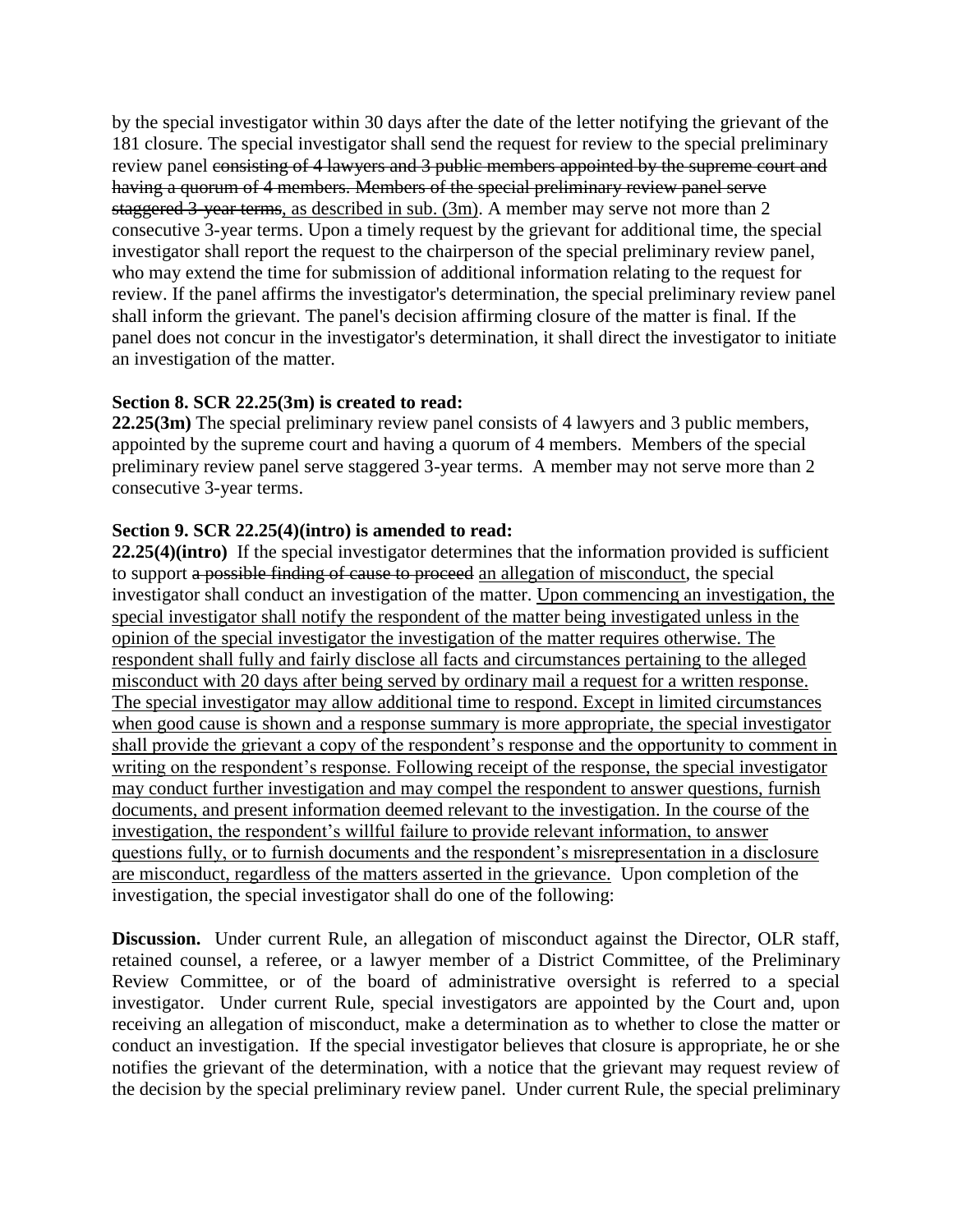review panel consists of four lawyers and three public members appointed by the Court to serve no more than two consecutive staggered 3-year terms.

Under the Petition, the special investigator determines whether the grievant has provided information sufficient to support an allegation of possible misconduct and, if so, notifies the respondent attorney of his or her duty to provide full and fair disclosure of all facts and circumstances relating to the alleged misconduct. The proposed Rule establishes a 20 day deadline and allows the special investigator to conduct further investigation and compel the respondent attorney to provide additional information as the investigator deems relevant. Under the proposed Rule, the same requirements relating to a notice of investigation and duty to cooperate that apply to standard grievances also apply to grievances investigated by the special investigator.

The Subcommittee believes that these changes will make consistent the procedures for investigations undertaken by the Director and by a special investigator, promote efficiency and accountability, while maintaining all due process protections for respondent attorneys.

### **Petition Section 10. SCR 22.26 is amended to insert the following comment after that Rule:**

### **COMMENT**

SCR 22.26 has been applied to administrative suspensions. *Office of Lawyer Regulation v. Scanlan (In re Scanlan),* 2006 WI 38, 290 Wis. 2d 30, 712 N.W.2d 877.

**Discussion.** Under current Rule, a respondent attorney whose license is suspended or revoked must notify by certified mail all current clients of the suspension or revocation and advise the clients to seek legal advising elsewhere, provide notice of the suspension or revocation to each court or administrative agency where the respondent has a pending matter and to opposing counsel on each matter, arrange for closing the respondent's practice (temporarily or permanently, as the suspension or revocation require), and file a document with the Director demonstrating compliance with the requirements.

Under current law, the Court has held that the Rule governing actions following suspension or revocation applies to administrative suspensions. The Petition proposes adding a Comment to the Rule to that effect.

The Subcommittee recognizes that its Petition proposes to impose, for a respondent's failure to cooperate with an investigation, an administrative suspension more responsively and on a tighter deadline than under current Rule. The proposed Comment is intended to ensure that all stakeholders in the OLR process understand that under case law, the disclosure Rule applies to administrative suspensions.

As set forth above, under the proposed Rule, a respondent attorney whose license is administratively suspended need not publicly disclose the suspension until his or her license is suspended for at least 30 days. However, once that time period is reached, the disclosure Rules clearly apply. The Subcommittee intends that its proposed Rule creating an administrative suspension for attorneys who fail to cooperate with a disciplinary investigation will enforce